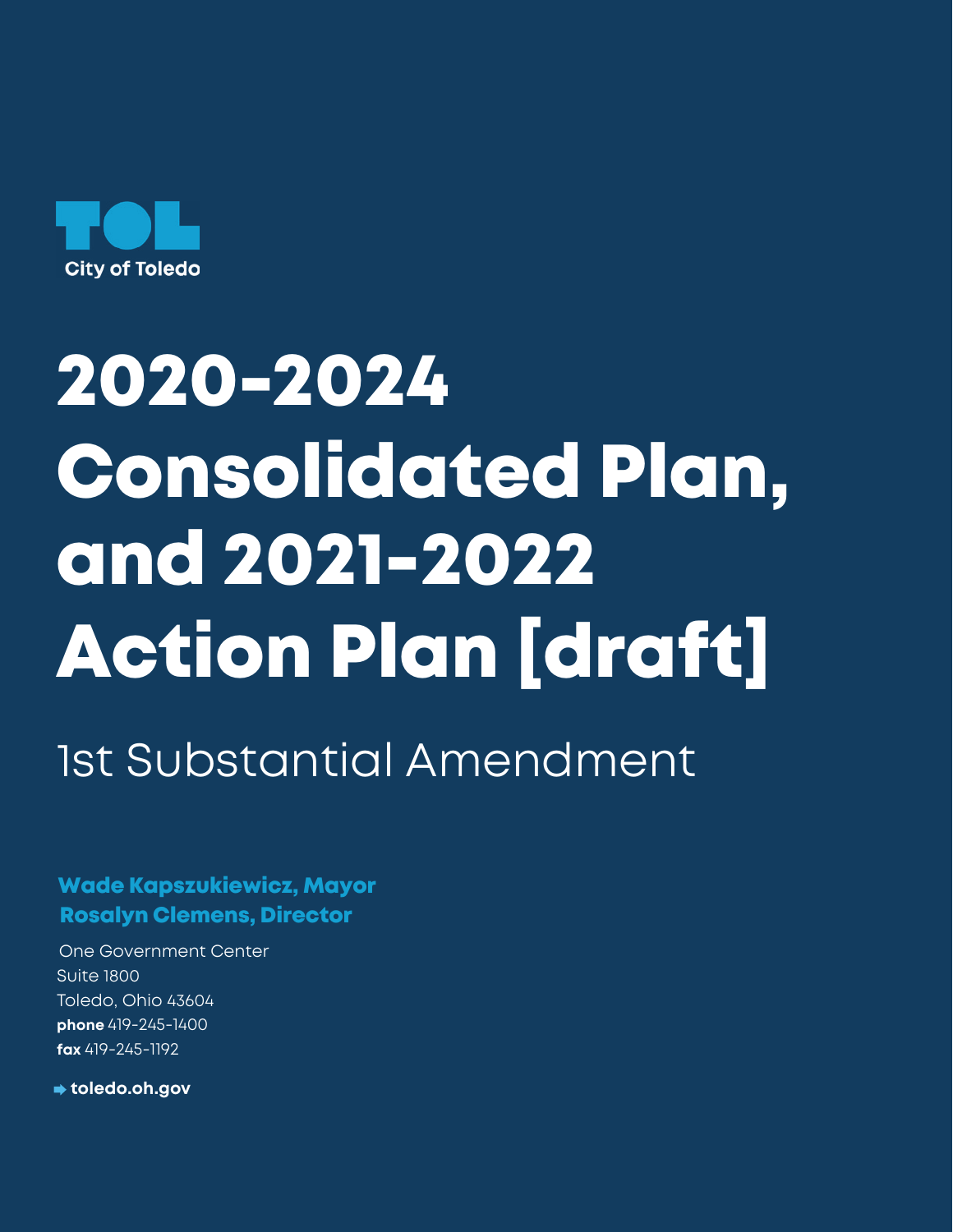# **Background Summary**

The City of Toledo Department of Housing and Community Development (TDHCD) is herewith making a substantial amendment to its 2020-2024 Five Year Consolidated Plan and the 2021-2022 Annual Action Plan covering the period of July 1, 2021 - June 30, 2022. This change affects both the U. S. Department of Housing and Urban Development's (HUD) Community Development Block Grant (CDBG) and the Section 108 Program.

The City of Toledo, an entitlement city, receives annual grant allocations from the U. S. Department of Housing and Urban Development (HUD) through the Community Development Block Grant (CDBG), Emergency Solutions Grant (ESG) and HOME Investment Partnership Program (HOME). The overall purpose of the CDBG, ESG and HOME programs is to assist low- and moderate-income families and households. The funds are used to pursue three goals:

- Provide decent, affordable housing;
- Create suitable living environments; and
- Expand economic opportunities.

In order to access these federal funds, the City must carry out a planning process, called the Consolidated Plan, to identify the scope of housing and community development needs in its jurisdiction and how the available funding can best be used to meet those needs. The Five-Year Consolidated Plan term began on July 1, 2020 and concludes on June 30, 2025. A full copy of the Five-Year Consolidated Plan is available for review at the City of Toledo's Department of Neighborhoods as well as the website.

Each year, the City of Toledo prepares an Annual Action Plan that describes the projects and actions it will undertake to carry out the strategies outlined in the Five-Year Consolidated Plan.

The City of Toledo proposes to make application to HUD for the use of HUD Section 108 Loan Guaranty Funds. This requires a Substantial Amendment to the 2020-2024 Five-Year Consolidated Plan and the 2021-2022 Annual Action Plan.

# **Introduction**

The Substantial Amendment was prepared per 24 CFR part 91.505 - Amendments to the Five- Year Consolidated Plan.

- A. Proposed changes of the Substantial Amendment to the PY 2020-2024 Five-Year Consolidated Plan and 2020-2021 Annual Action Plan:
	- 1. To add make application for use of the HUD Section 108 Loan Guaranty Funds
- B. Required Contents of Substantial Amendments
	- 1. Standard Forms SF-424 and SF-424D
	- 2. Summary of Consultation Process
	- 3. Summary of Citizen Participation Process
	- 4. Proposed Activity
	- 5. Proposed Application
	- 6. Certifications

2020-2024 Five-Year Consolidated Plan Substantial Amendment #1 - DRAFT 1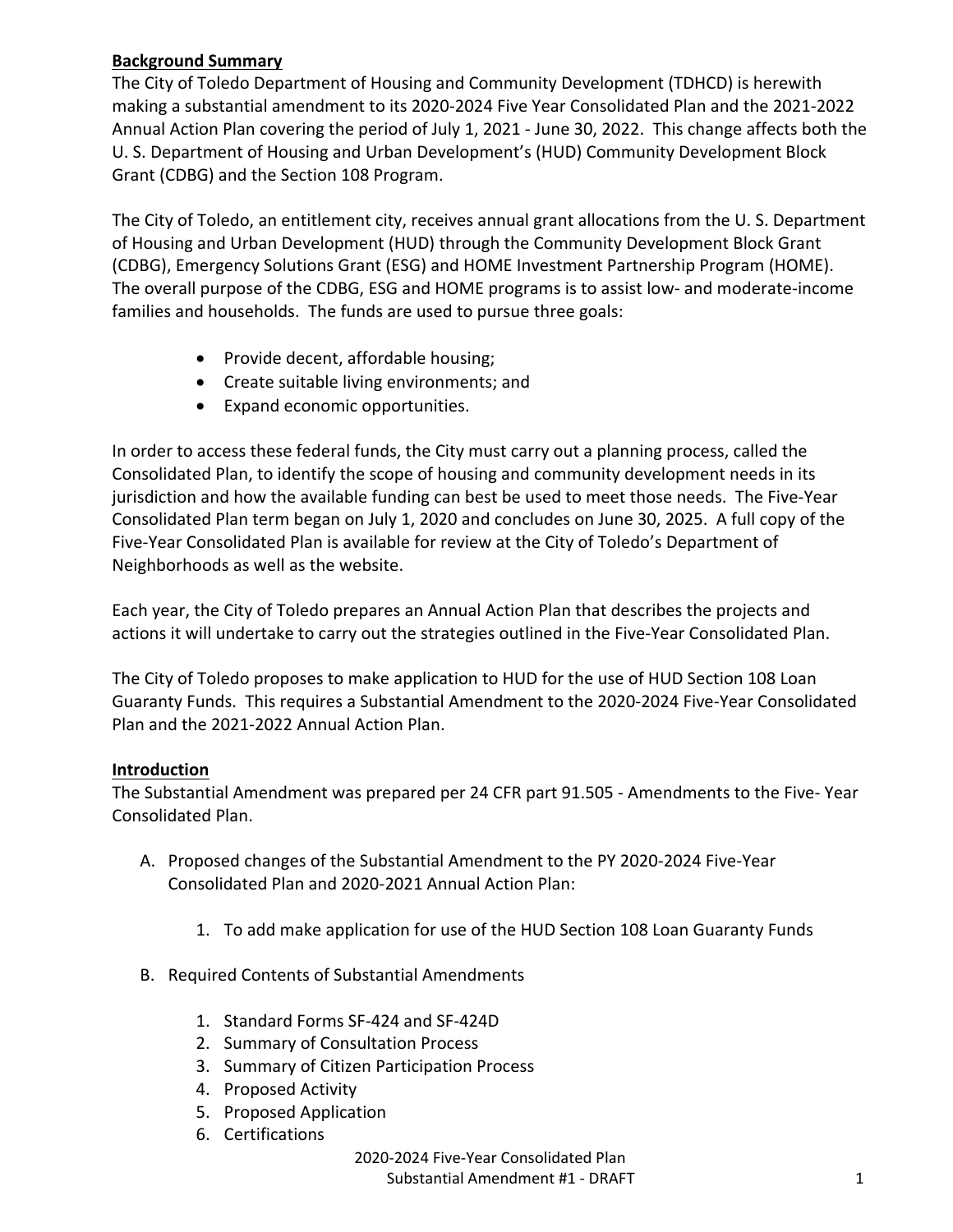# *A. Proposed Substantial Amendment Changes*

The City is proposing the following amendment to the 2020-2024 Five-Year Consolidated Plan and the 2021-2022 Annual Action Plan in order to make application to HUD for the use of HUD 108 Loan Guaranty Funds.

1. To add use of HUD Section 108 Loan Guaranty Funds.

The City is proposing the following amendment to the 2020-2024 Five-Year Consolidated Plan and 2021-2022 Annual Action Plan in order to add an eligible activity that was not previously identified:

1. To add use of HUD Section 108 Loan Guaranty Funds.

# *B. Required Contents of Substantial Amendment*

- *1. STANDARD FORMS SF-424 AND SF424D*
	- a. The HUD forms SF-424 and SF-424D are attached for the final submission of the amendment
- *2. SUMMARY OF CONSULTATION PROCESS*

# **Summary of Consultation Process**

Key consultation process consisted of a year-long stakeholder engagement and consultation to develop a comprehensive housing and community development strategy. Stakeholder group consisted of approximately sixty Toledo elected leaders, city of Toledo staff, local and state housing partners, non-profit and for-profit developers, financial institutions, and community groups and residents of the city of Toledo and Lucas County. Led by Enterprise Community Advisors, the stakeholder group completed the development of **Together Toledo** - **A Comprehensive Housing Strategy and Ten-Year Action Plan (CHS)**.

One of the key strategy area recommendations of the CHS is the need to increase resources and capital for community reinvestment. This strategy seeks to establish additional sources of funding for neighborhoods in need of long-term reinvestment in economic development, housing, public facilities and infrastructure, particularly neighborhoods in Toledo's core. In terms of the funding sources, the CHS determined that a source could be the **Section 108 Loan Guarantee** Program aligned with requirements for its use as a federal program.

To further this major strategy area recommendation of the CHS, the city wishes to establish a Section 108 Loan Pool. The loan pool will be available to prospective borrowers citywide and provides a ready source of long-term, fixed rate and reasonably priced financing that is not available conventionally. The city will prioritize investments in projects using Section 108 Financing that are in targeted neighborhood revitalization areas including Junction, Englewood, Old South End and East Toledo; and in projects that promote equity and equitable development.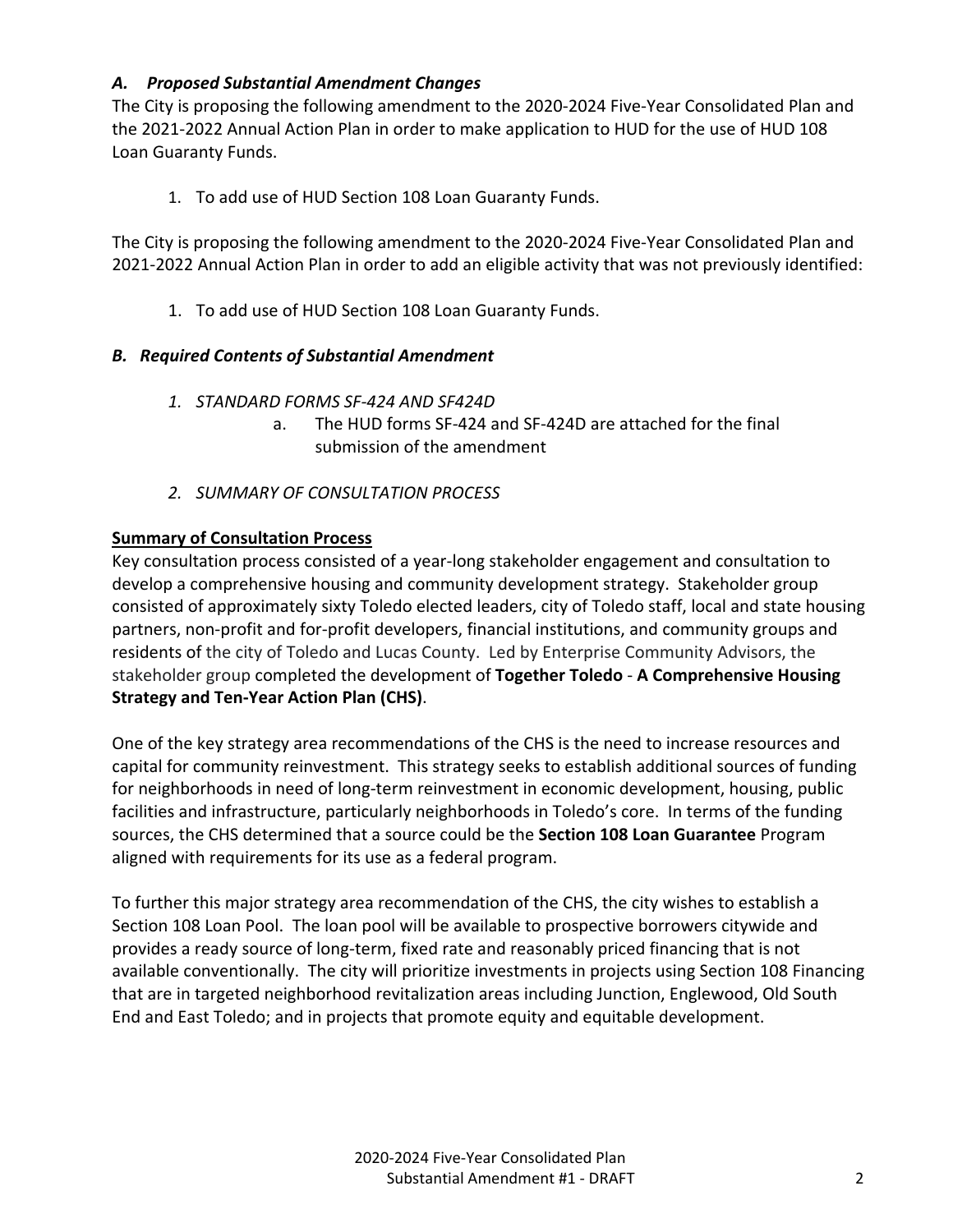# *3. SUMMARY OF CITIZEN PARTICIPATION PROCESS*

# **Summary of Citizen Participation Process**

In accordance with HUD federal regulations CFR 91.105 and 91.200, the City of Toledo maintains a Citizen's Participation Plan (CPP). The CPP's ensures that the City of Toledo solicits and utilizes input from citizens, community agencies and beneficiaries, allowing full participation at all levels such that allocation and utilization of HUD funds are conducted in an open manner with freedom of access for all interested individuals. The timeline for the Substantial Amendment is below.

| 2021                         |                                                                                                                                                                                                                                                                                                                                             |  |  |  |
|------------------------------|---------------------------------------------------------------------------------------------------------------------------------------------------------------------------------------------------------------------------------------------------------------------------------------------------------------------------------------------|--|--|--|
| Sunday, November 7, 2021     | Public Notice <i>published</i> in The Blade for the 2020-2024 Consolidated Plan,<br>2021-2022 Action Plan Substantial Amendment and HUD Section 108<br>Application 30-day public comment period                                                                                                                                             |  |  |  |
| Wednesday, November 10, 2021 | Public Notice <i>published</i> in the Sojourners Truth and La Prensa for the 2020-<br>2024 Consolidated Plan, 2021-2022 Action Plan Substantial Amendment and<br>HUD Section 108 Application 30-day public comment period                                                                                                                   |  |  |  |
| Wednesday, November 10, 2021 | Press Release on the availability of the 2020-2024 Consolidated Plan, 2021-<br>2022 Action Plan Substantial Amendment and HUD Section 108 Application<br>30-day public comment period sent to Mayor's Office for distribution on News<br>and Social Medias. Announcement sent to Third-Party Partners, LMH and<br>other local organizations |  |  |  |
| Monday, November 22, 2021    | Draft 2020-2024 Consolidated Plan, 2021-2022 Action Plan Substantial<br>Amendment and HUD Section 108 Application completed                                                                                                                                                                                                                 |  |  |  |
| Wednesday, November 24, 2021 | Distribute Draft 2020-2024 Consolidated Plan, 2021-2022 Action Plan<br>Substantial Amendment and HUD Section 108 Application to public locations<br>and post to City's website                                                                                                                                                              |  |  |  |
| Friday, November 26, 2021    | 2020-2024 Consolidated Plan, 2021-2022 Action Plan Substantial Amendment<br>and HUD Section 108 Application 30-day public comment period begins                                                                                                                                                                                             |  |  |  |
| Monday, November 29, 2021    | Submit Legislation to Mayor's Office                                                                                                                                                                                                                                                                                                        |  |  |  |
| Tuesday, December 14, 2021   | City Council - Agenda Review of Legislation - $1st$ Reading @ 2:00 p.m.                                                                                                                                                                                                                                                                     |  |  |  |
| Thursday, December 16, 2021  | Public Hearing @ 5:30 p.m. via Zoom<br>(Zoom Meeting scheduled)                                                                                                                                                                                                                                                                             |  |  |  |
| Tuesday, December 21, 2021   | City Council - Second Reading and Passage of Legislation @ 4:00 p.m.                                                                                                                                                                                                                                                                        |  |  |  |
| Monday, December 27, 2021    | 2020-2024 Consolidated Plan, 2021-2022 Action Plan Substantial Amendment<br>and HUD Section 108 Application 30-day public comment period ends                                                                                                                                                                                               |  |  |  |
| 2022                         |                                                                                                                                                                                                                                                                                                                                             |  |  |  |
| Monday, January 3, 2022      | 2020-2024 Consolidated Plan, 2021-2022 Action Plan Substantial Amendment<br>and HUD Section 108 Application finalized, printed for distribution and ready<br>for electronic submission to HUD                                                                                                                                               |  |  |  |
| Tuesday, January 4, 2022     | FINAL 2020-2024 Consolidated Plan, 2021-2022 Action Plan Substantial<br>Amendment and HUD Section 108 Application distributed to designated<br>locations for website posting and posted to City's website                                                                                                                                   |  |  |  |
| Wednesday, January 5, 2022   | FINAL 2020-2024 Consolidated Plan, 2021-2022 Action Plan Substantial<br>Amendment and HUD Section 108 Application submitted to HUD                                                                                                                                                                                                          |  |  |  |

# **Summary of Public Comments**

The city of Toledo will accept all written comments as to the content of the substantial amendment and incorporate same to this document.

1. A virtual public hearing will be held to review the proposed Substantial Amendment changes. Copies of the proposed changes will be available electronically on the Department of Neighborhood's website. The public notice and press release will be sent via email to local community partner's and the COT's Third-Party Partners.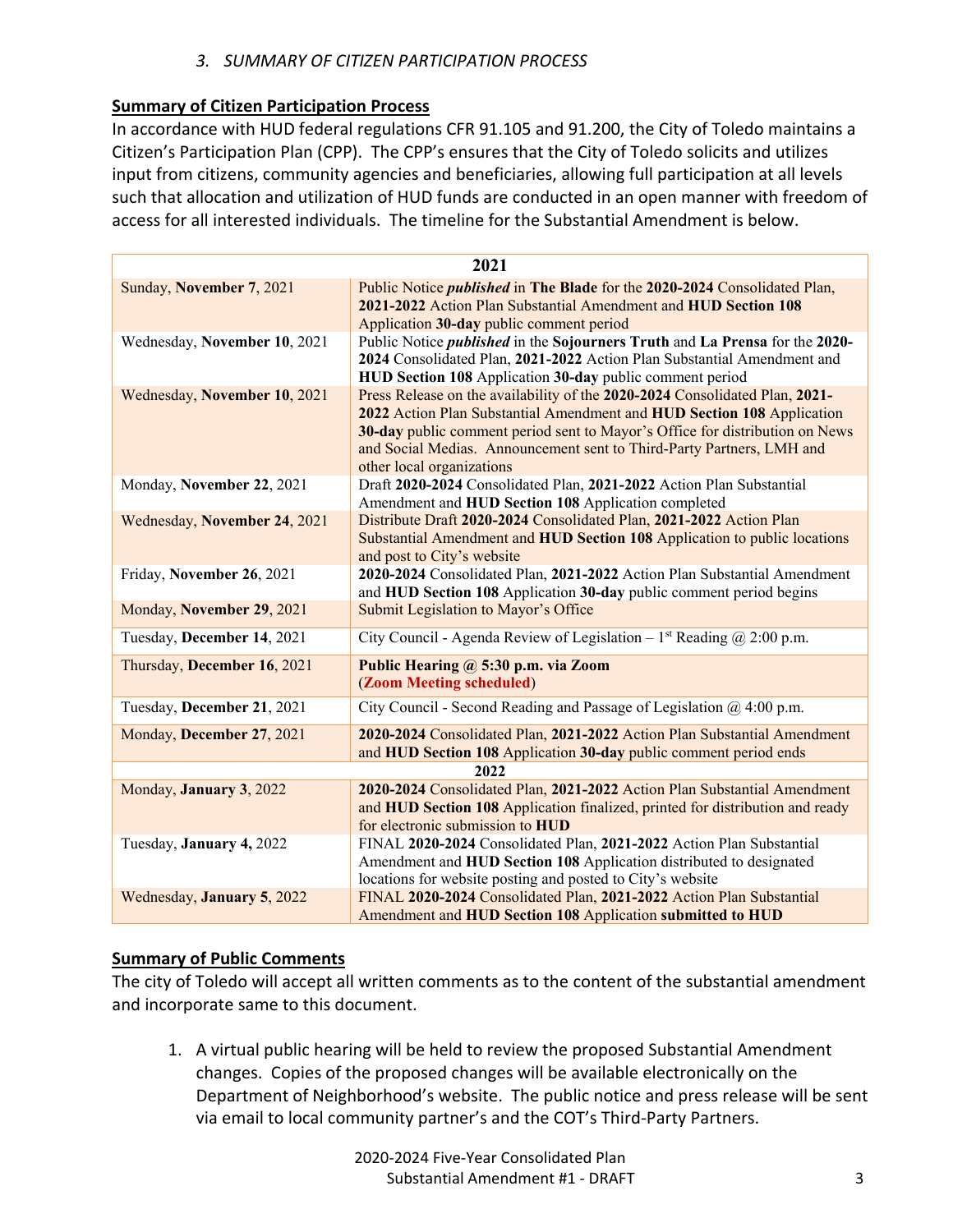All in-person Public Hearings are held in facilities that provide adequate accessibility to disabled individuals, are wheelchair accessible and provide handicapped parking. In the event of a virtual public hearing, services needed by disabled individuals are provided upon request.

*4. PROPOSED ACTIVITY* 

# **Section 108 Loan Program Summary**

The City intends to make application to the U. S. Department of Housing and Urban Development (HUD) for the use of Section 108 Loan Guaranty Funds in an amount not to exceed \$37,000,000.00. The purpose of the Section 108 Loan Fund is to assist with equitable investments in economic, housing, and community development activities throughout the City of Toledo. Goals of the Section 108 Loan Fund include acquiring land for redevelopment, revitalizing housing stock, development of new public facilities and directly assisting businesses, nonprofits, and real estate development projects that produce a public benefit.

The city of Toledo wishes to establish a Section 108 Loan Pool utilizing the \$37 million. The Loan Pool will be available for prospective borrowers citywide and provides a ready source of long-term, fixed-rate and reasonably priced financing. The loan pool will bridge the gap in financing and enable borrowers to proceed with their prospective projects; create and retain jobs; increase affordable housing; advance equity and equitable development opportunities and expand the existing tax base. The City will prioritize investments in projects using Section 108 Financing that are in targeted neighborhood revitalization areas including Junction, Englewood, Old South End, and East Toledo; promote equity and equitable development. The City may elect to support nonincome producing projects and use a portion of the annual CDBG allocation as a source of repayment.

Individual projects are proposed to be evaluated by a loan and investment committee involving City and community representatives, led by the Department of Neighborhoods. Senior staff of the Department of Neighborhoods have 20+ years of combined experience with a variety of projects (LITHC, HTC, NMTC, HOME, and CDBG). General experience includes project development, design, financing and construction. Specifically, staff has managed or currently administer housing and economic development financing programs application process for HOME Investment Partnerships Program, CDBG funded Commercial Building Loan Fund and Economic Development Loan Fund, Owner Occupied Housing Rehabilitation Loan Program. Key competencies are: review and underwriting of project sources and uses of funds, project Performa, project feasibility, market studies, drafting loan documents and development agreements and loan closings.

# **Section 108 National Objectives and Public Benefit Criteria**

There are specific National Objectives, as defined by HUD, which this loan fund will address. Title 24 of the U.S. Code of Federal Regulations (CFR), Section 570.208, defines the criteria under which an activity may meet Section 570.200(a) (2), National Objectives. Section 570.200(a) (2) requires that all CDBG activities meet one of three national objectives. These objectives are to: 1) benefit low- and moderate-income families, 2) aid in the prevention or elimination of slums or blight, and 3) meet other urgent community development needs that pose a serious and immediate threat to the health or welfare of the community. Each project funded through the Section 108 Loan Fund will meet one of these National Objectives as detailed in Section 570.208.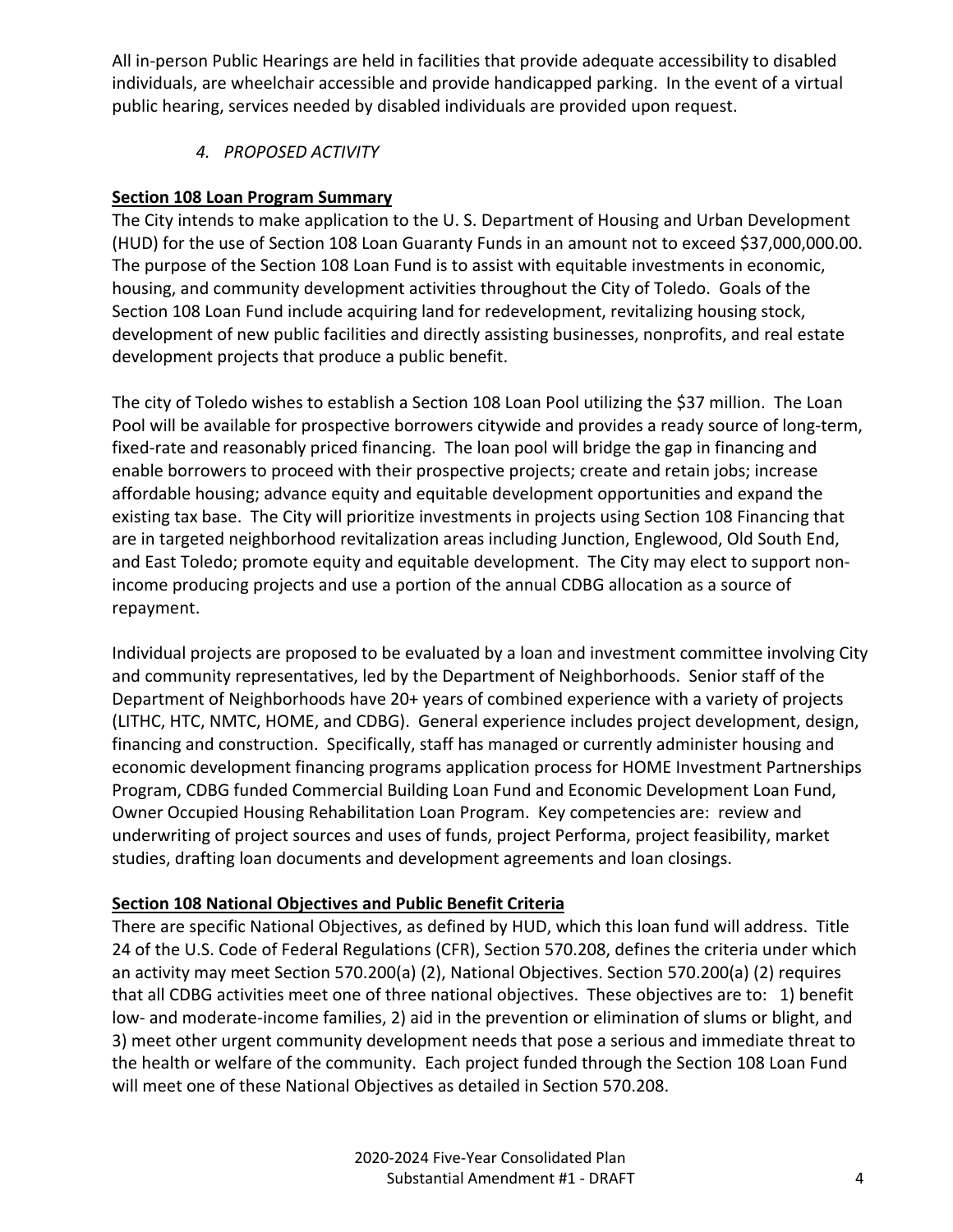Section 108 loans will benefit the public directly and indirectly by allocating funds for development projects that would not occur in their absence. Development activities such as rehabilitation, acquisition, clearance, demolition, new construction as applicable, and removal will be permissible through the Section 108 Loan Fund. The application of Section 108 loans covered under Section 570.703(a): "*acquisition of improved or unimproved real property in fee or by long-term lease, including acquisition for economic development purposes*" will be a vital resource to advance equitable development projects in Toledo. The Section 108 Loan Fund will be a tool to bring real estate and community development projects to fruition in the City, while leveraging other public, philanthropic, and private resources.

# **Eligible Activities**

The Section 108 Loan Pool is intended to utilize four primary eligible activities:

- Special Economic Development (24 CFR 570.703(i) and 24 CFR 570.203/204)
- Acquisition of Real Property (24 CFR 570.703(a))
- Housing Rehabilitation (24 570.703(h))
- Public Facilities and Improvements (570. 201(c))

Staff will identify individual projects, they will document compliance with one of the eligible activities. For transactions utilizing the eligible activity of special economic development, staff will document conformance with the appropriateness criteria, including public benefit.

# **Section 108 Loan Fund Project Application Process**

Specific projects selected for the Section 108 Loan Pool funding, will be identified through a rolling application process that will evaluate compliance with Section 108 National Objectives and Public Benefit Criteria; financial feasibility including the ability to support debt service; cost reasonableness; developer or business experience and capacity; leveraging of other funding sources; and readiness to proceed**.** 

# **Priority Projects for Funding**

The City will prioritize investments in projects using Section 108 Financing that are located in targeted neighborhood revitalization areas including Junction, Englewood, Old South End and East Toledo; and promote equity and equitable development. Equitable development projects will include projects that support investments in communities and neighborhoods of color or provide financing to BIPOC-led developers, businesses, or organizations. The City may elect to support nonincome producing projects and use a portion of annual CDBG allocation as a source of repayment.

# **Financial Guarantees, Reporting, and Usage**

If the Section 108 Loan Guaranty Fund is approved, any potential borrowers will be obligated to send quarterly reports to the City detailing job creation resulting from Section 108 Loan Funds. Collateral needed to secure a loan through the Section 108 Loan Fund includes real property assets, personal and/or corporate guarantees, and pledge of future CDBG allocation.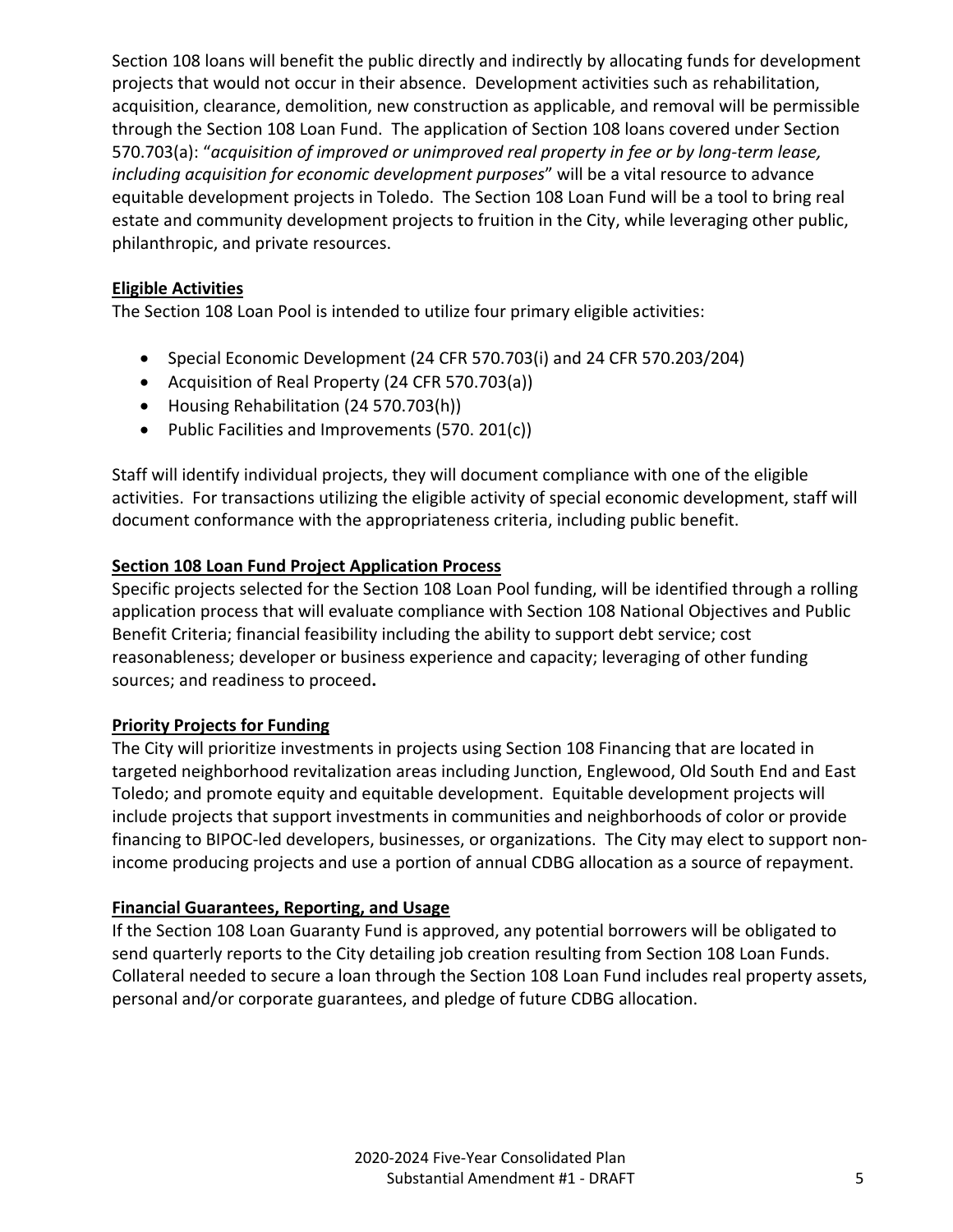#### **AP-38 Project Summary**

**Project Summary Information**

| 48 | <b>Project Name</b>                                                                           | <b>HUD SECTION 108 LOAN</b>                                                                                                       |
|----|-----------------------------------------------------------------------------------------------|-----------------------------------------------------------------------------------------------------------------------------------|
|    | <b>Target Area</b>                                                                            | City-wide                                                                                                                         |
|    | <b>Goals Supported</b>                                                                        | Slum and Blight Reduction<br>Home Repairs and Rehabilitation                                                                      |
|    |                                                                                               | Job Creation/Retention incl. returning Citizens                                                                                   |
|    |                                                                                               | <b>Business recruitment/Retention Assistance</b>                                                                                  |
|    |                                                                                               | <b>Targeted Neighborhood Home Repairs</b>                                                                                         |
|    |                                                                                               | Targeted Neighborhood Slum and Blight Reduction                                                                                   |
|    |                                                                                               | Demolition/Clearance in Citywide Low-Income Areas                                                                                 |
|    | <b>Needs Addressed</b>                                                                        | <b>Improving Housing Affordability</b>                                                                                            |
|    |                                                                                               | <b>Improving Neighborhood Conditions</b>                                                                                          |
|    |                                                                                               | Increase Home Repairs and Housing Preservation                                                                                    |
|    |                                                                                               | Econ Dev: Job Creation/Access and Business Asst.                                                                                  |
|    | <b>Funding</b>                                                                                | CDBG: \$37,000,000                                                                                                                |
|    | <b>Description</b>                                                                            | Provide Section 108 loan pool funding for specific<br>projects.                                                                   |
|    | <b>Target Date</b>                                                                            | 12/31/2021                                                                                                                        |
|    | Estimate the number and type of families<br>that will benefit from the proposed<br>activities | <b>TRD</b>                                                                                                                        |
|    | <b>Location Description</b>                                                                   | City-wide                                                                                                                         |
|    | <b>Planned Activities</b>                                                                     | Specific projects selected for the Section 108 Loan Pool<br>funding, will be identified through a rolling application<br>process. |

#### **CDBG - \$ 37,000,000**

The Section 108 Loan Pool is intended to utilize four primary eligible activities:

- Special Economic Development
- Acquisition of Real Property
- Housing Rehabilitation
- Public Facilities and Improvements

| <b>CDBG Activities</b> | <b>CDBG Funding</b> |
|------------------------|---------------------|
| Section 108 Loan Pool  | \$37,000,000.00     |
| <b>TOTAL</b>           | \$37,000,000.00     |

*5. PROPOSED APPLICATION*

#### **Community Development Objectives**

The \$37 million Loan Pool will advance the following Community Development Objectives as stated in its current Consolidated and Action Plans: